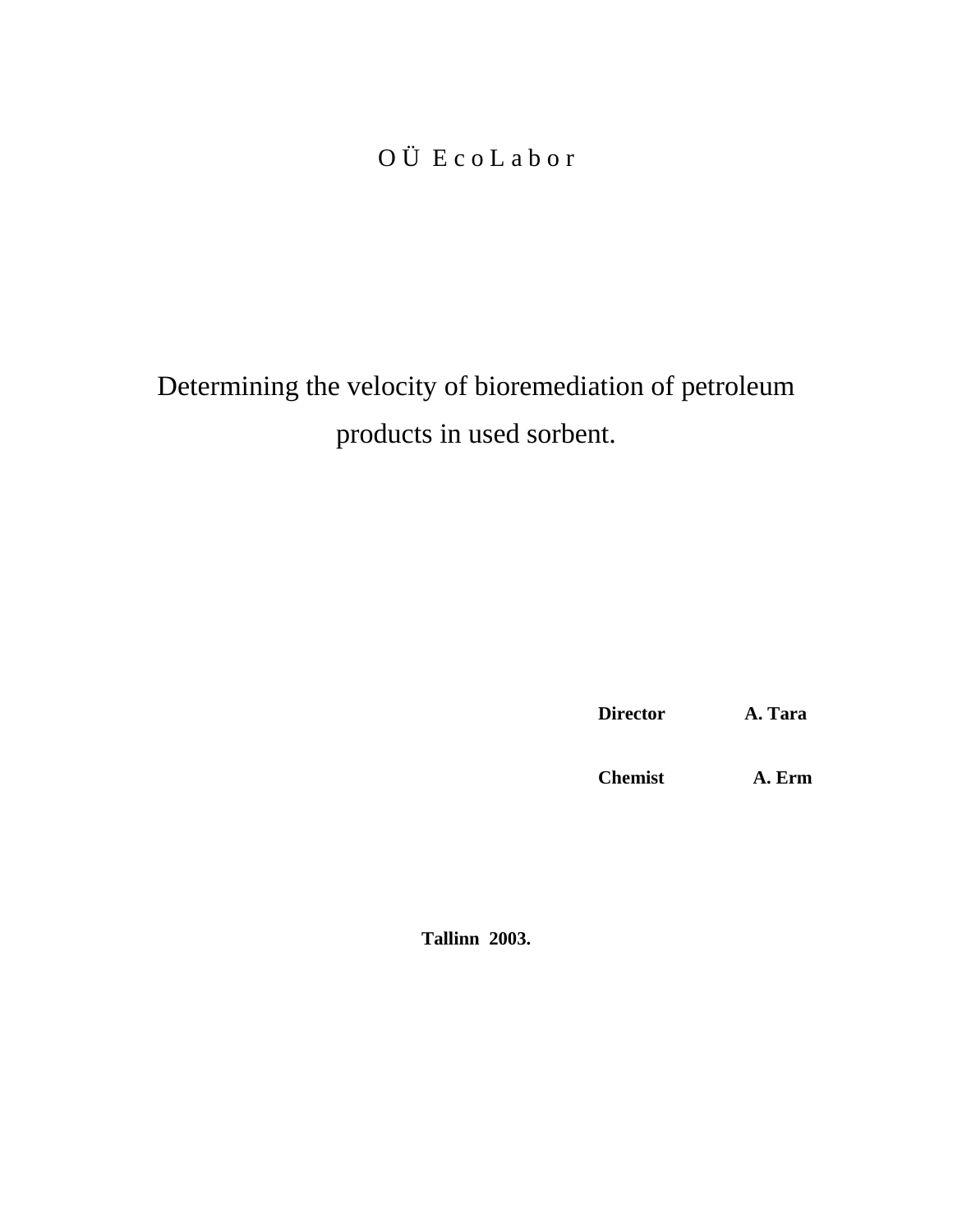## **Determining the velocity of bioremediation of petroleum products in used sorbent.**

According to contract of Oy Operative Recovery Solutions JMR Ltd and Ecolabor was the object of contractual project to examine the velocity of biodegradation of

petroleum products, connected in hardly contaminated hydrophobic sorbent.

For experimenting were from ORS-Sorb absorbent presented six (6)

different samples, including oil contaminated sorbent and textile with polysaccharide membrane in equal amounts. The mass of all materials was 148,79 g (79,07g textile with membrane and 69,72g sorbent). According to customers desire the experiments were carried out with an avarage sample, mixing all 6 samples .

Relying on literature (1-4) and laboratorys experience it was presumed, that biodegradation in hydrophobic medium will proceed slow. The laboratory decided to make in addition a parallel experiment, where the accelerator of biodegradation - "Hydrobreak Plus" was added in the amount of 1% of sample.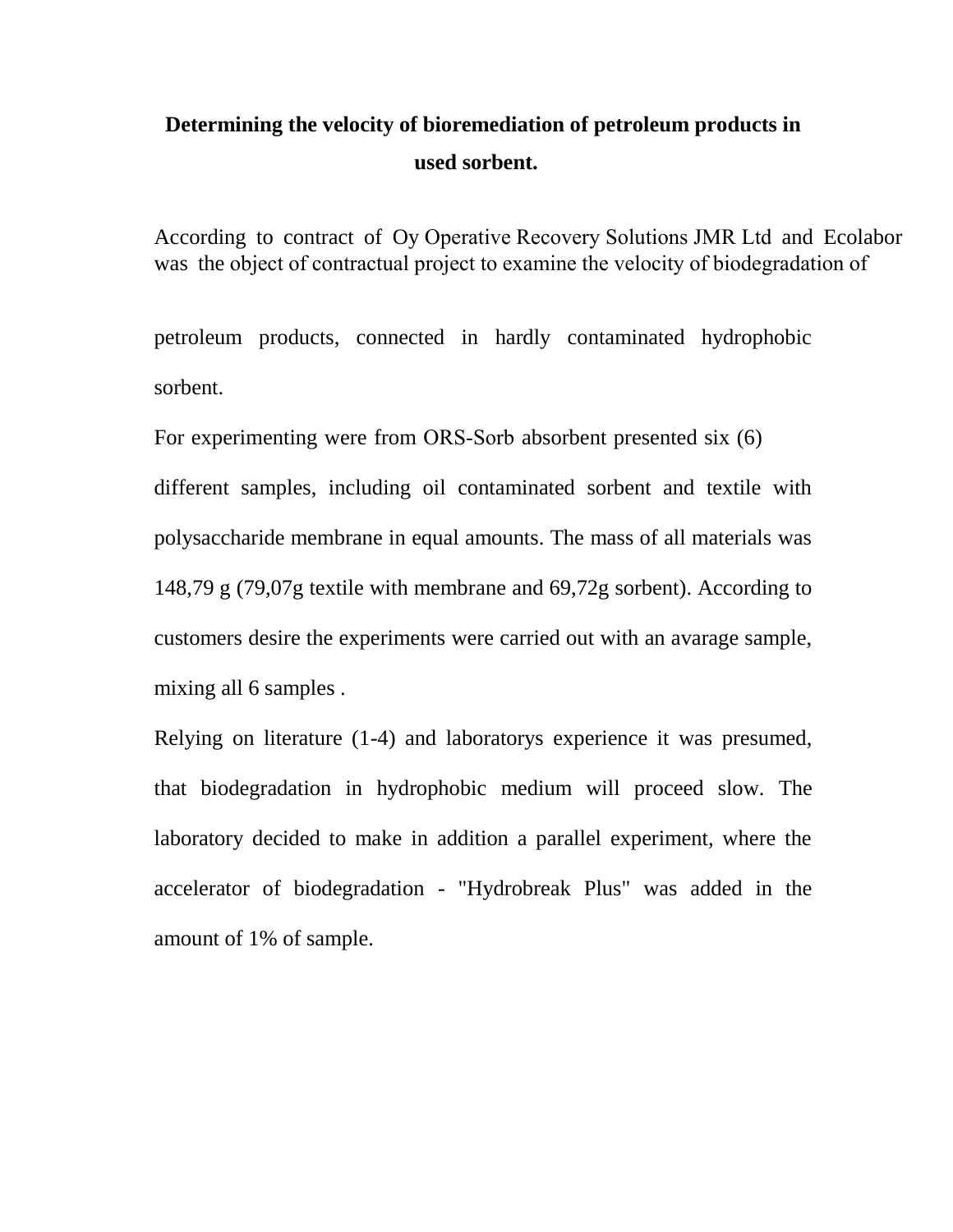#### **Experiment method.**

The experiments were carried out in room isolated from air, where was guaranteed relieving  $CO_2$  with  $O_2$ , to ensure constant partial pressure of  $O_2$ during the experiment. The temperature of experiment was  $20\pm2$  °C. Experimental material was during the experiment time in the media of saturated water vapour.

In the course of experiment was determined the containing of petroleum products in sample once in a month (3g) both from textile and from sorbent. The containing of petroleum products was determined IRspectrophotometrically and in addition in august and october gaschromatographically.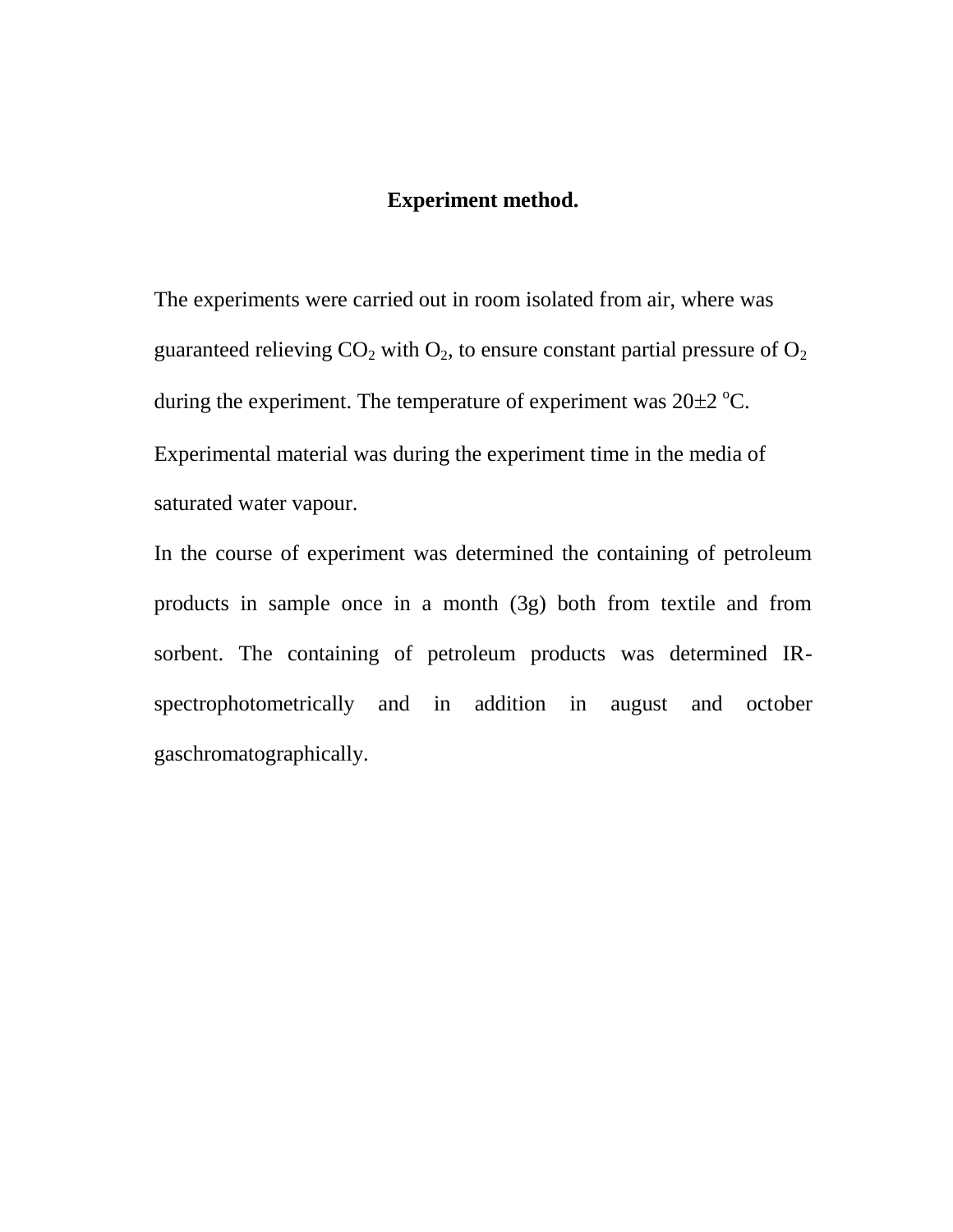### **Conclusion.**

- 1. The biodegradation of petroleum products in tested sample proceeds relative slow. Hydrobreak Plus addition had accelerated the process considerable.
- 2. The reason of slow velocity of biodergatation is the high hydrophobity of the medium. The additing of hydropfilic supplement Hydrobreak Plus accelerated biodegradation essential.
- 3. It is recommendable to add for speed up biodegradation a hydrophilic component, what may be e.q. sawdust, smashed bark, peat, soil etc. The relation of added material and sorbent may be e.q. 1:1.
- 4. During the experiment period was the biodegradation of polysaccharide membrane on visual assesment more then a half .
- 5. All the above-given recommendations are with qualitativ nature and require for optimization.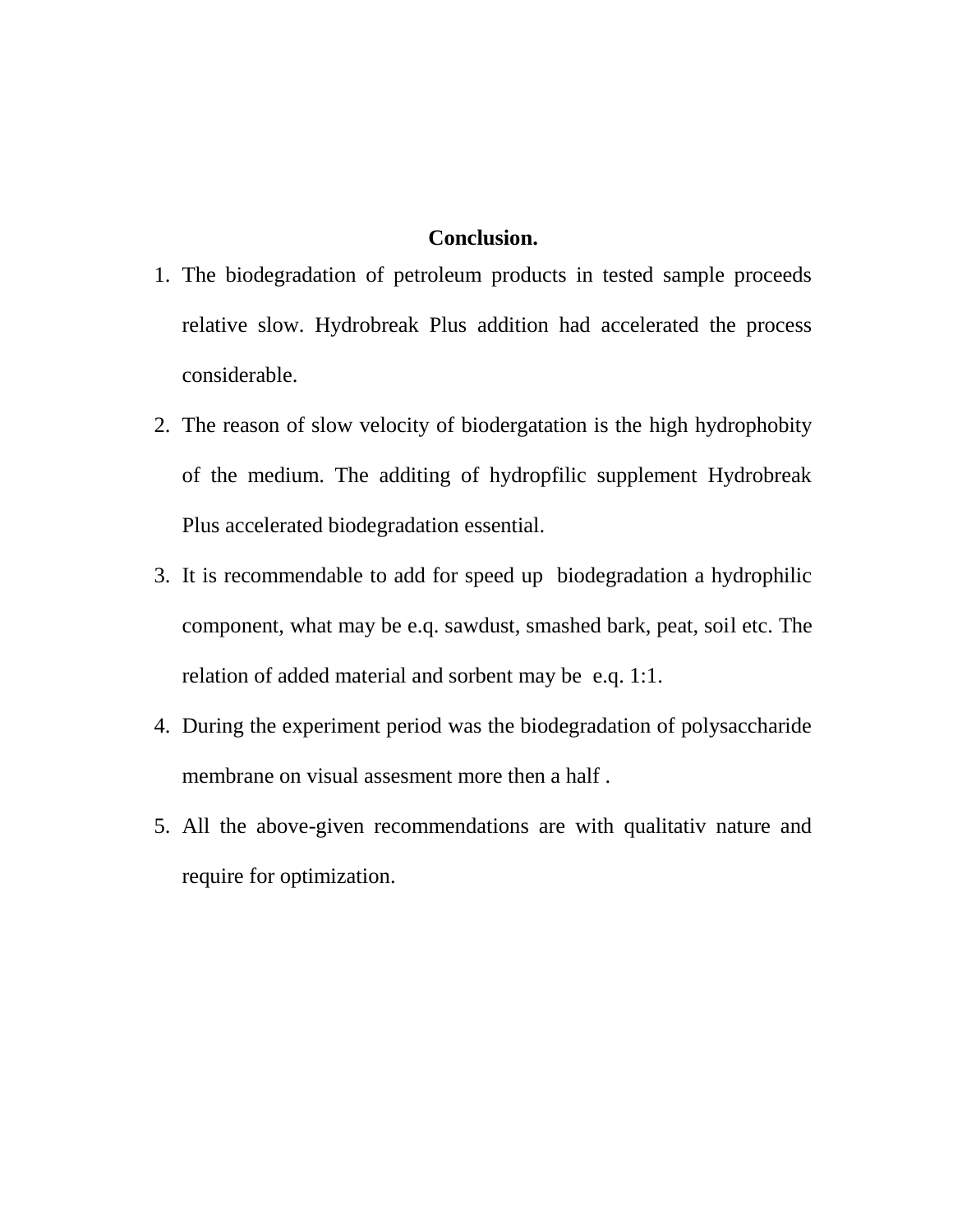### **Results**

The results of analyses (mg petroleum products in 1g sample ) are given in table and presented on figure:

| The date of | In sorbent | In textile | Sorbent +  | Textile $+$ |
|-------------|------------|------------|------------|-------------|
| analysis    |            |            | Hydrobreak | Hydrobreak  |
| 05.05.      | 180        | 178        | 180        | 179         |
| 05.06.      | 165        | 162        | 120        | 125         |
| 06.07.      | 125        | 115        | 85         | 80          |
| 05.08.      | 110        | 95         | 60         | 55          |
| 07.09.      | 93         | 75         | 51         | 48          |
| 05.10.      | 81         | 69         | 47         | 40          |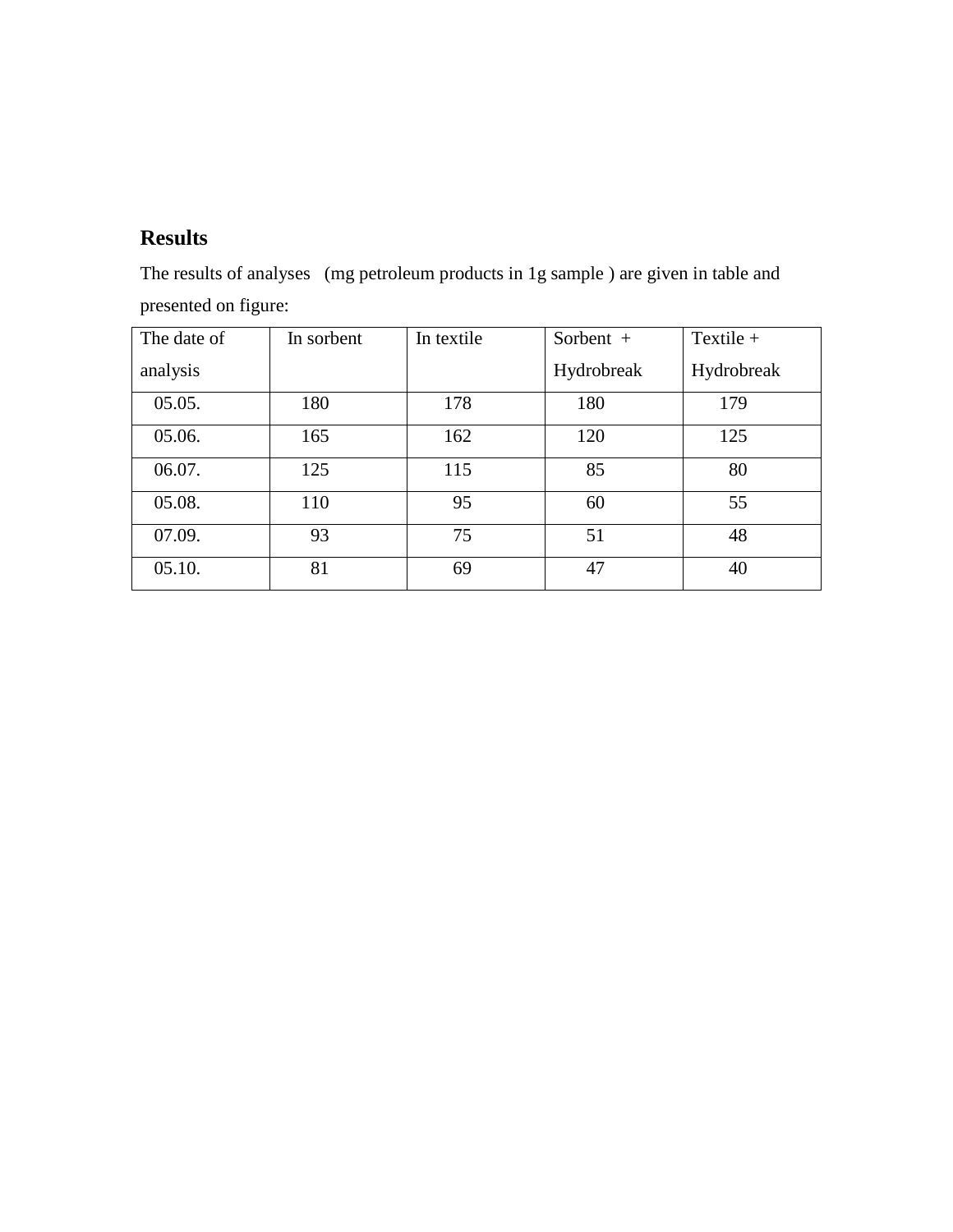

**The containig of petroleum products in sorbent and in textile.**